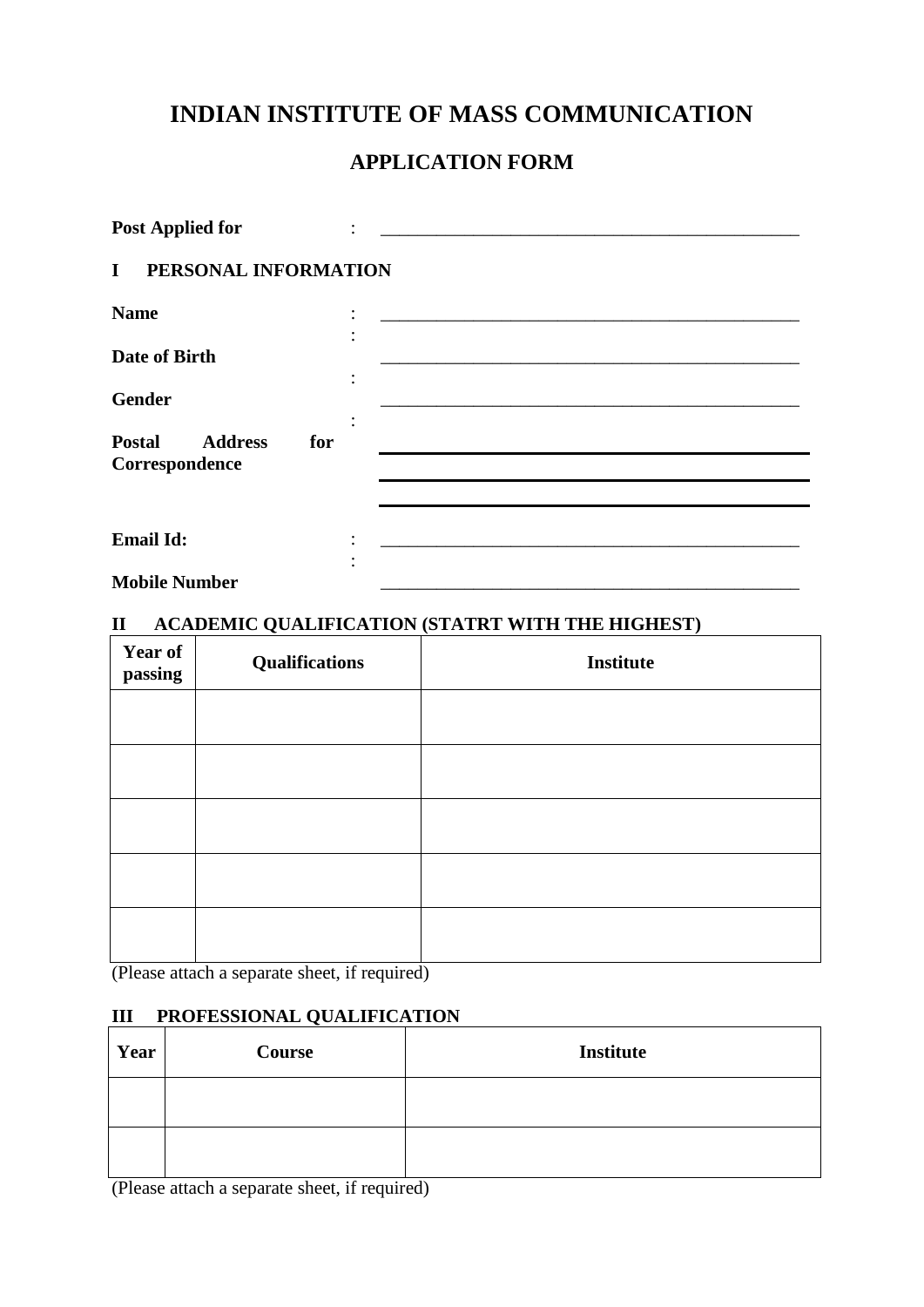### **IV EXPERIENCE (From Current Position)**

| Organisation | <b>Nature of Job</b><br><b>Position</b><br>(Full time/<br><b>Part Time)</b> |  | <b>Type of Job</b><br>(Coordination/<br>Teaching/<br>Project / | <b>Period</b> |    |
|--------------|-----------------------------------------------------------------------------|--|----------------------------------------------------------------|---------------|----|
|              |                                                                             |  | Other)                                                         | <b>From</b>   | To |
|              |                                                                             |  |                                                                |               |    |
|              |                                                                             |  |                                                                |               |    |
|              |                                                                             |  |                                                                |               |    |
|              |                                                                             |  |                                                                |               |    |

(Please attach a separate sheet, if required)

## **V LANGUAGE PROFICIENCY (Please tick mark):**

|                        | <b>Speak</b> | Write | <b>Both</b> |
|------------------------|--------------|-------|-------------|
| English                |              |       |             |
| Hindi                  |              |       |             |
| Other (Please specify) |              |       |             |

### **VI COMPUTER PROFICIENCY (Please tick mark):**

|                        | <b>Elementary Knowledge</b> | <b>Advanced Knowledge</b> |
|------------------------|-----------------------------|---------------------------|
| M.S. Excel             |                             |                           |
| <b>SPSS</b>            |                             |                           |
| M.S. Powerpoint        |                             |                           |
| Other (Please specify) |                             |                           |

## **VII PUBLICATIONS(Please tick mark):**

| <b>Topic</b> | Journal/<br><b>Book</b> | <b>ISBN Number</b> | <b>National / International</b> |
|--------------|-------------------------|--------------------|---------------------------------|
|              |                         |                    |                                 |
|              |                         |                    |                                 |
|              |                         |                    |                                 |
|              |                         |                    |                                 |

(Please attach a separate sheet, if required)